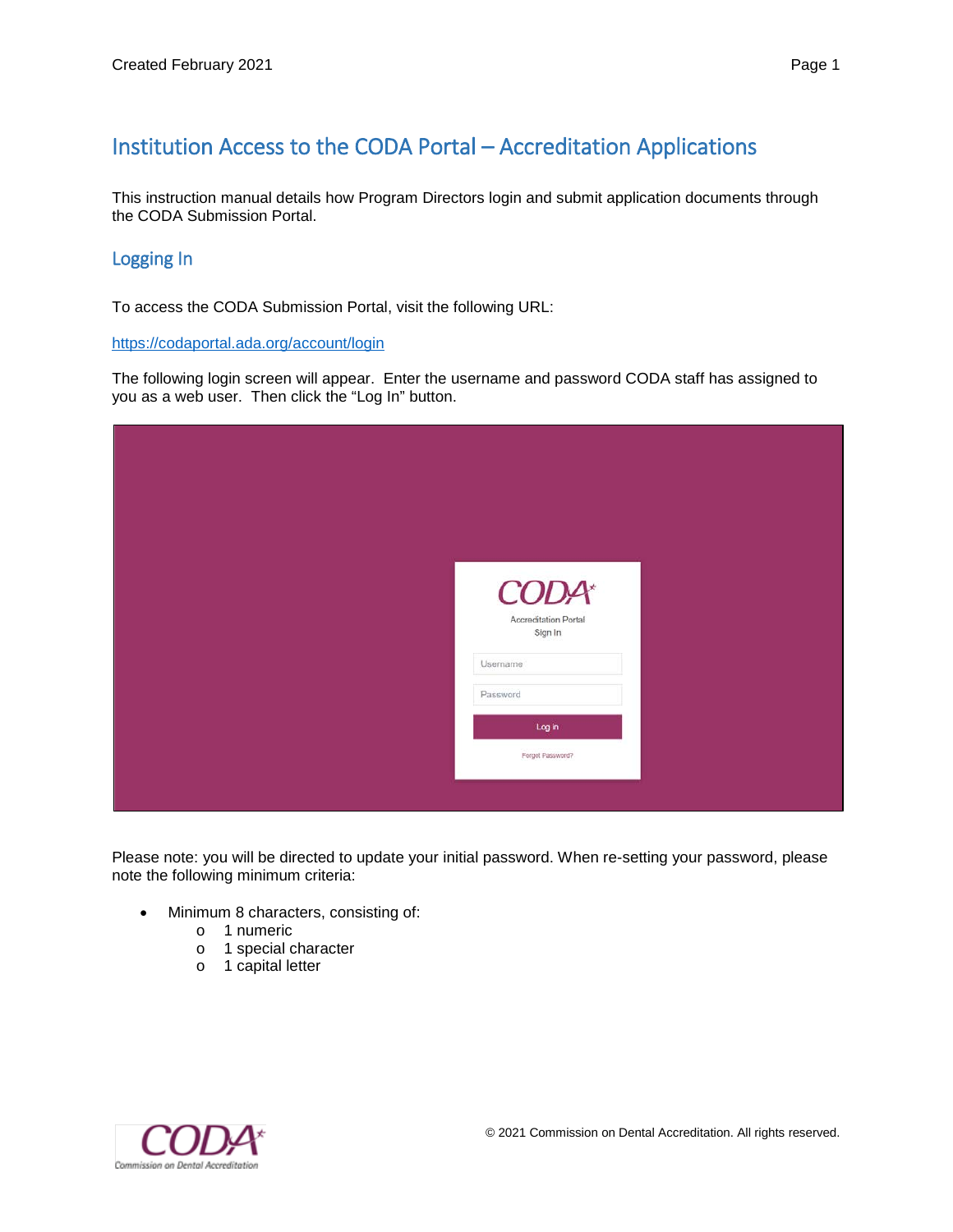Upon successful login, you will be redirected to the page below, which is the Institution Portal associated with you. In order to see the programs affiliated with you, click on the institution name, circled below.

| <b>Institution Portal</b><br>Anytown University |               |       | Hello, pat.anyname@anyemail.org    Logout |
|-------------------------------------------------|---------------|-------|-------------------------------------------|
| ANYTOWN UNIVERSITY SCHOOL OF DENTISTRY V        |               |       |                                           |
| <b>INVOICE</b><br><b>GENERAL</b>                |               |       |                                           |
| Anytown University School of Dentistry          |               |       |                                           |
| Institution                                     |               |       |                                           |
| Anytown University School of Dentistry          |               |       |                                           |
| <b>Institution Address</b>                      |               |       |                                           |
| 12345 Anyplace Road                             |               |       |                                           |
| Chicago                                         | $\mathsf{IL}$ | 60611 |                                           |
| Website                                         |               |       |                                           |
| www.anytownuniv.org                             |               |       |                                           |
| CEO                                             |               |       |                                           |
|                                                 |               |       |                                           |

From the list of available disciplines, click on the name associated with the program you wish to see, as circled below.

| <b>Institution Portal</b><br>Anytown University                                       |    |       | Hello, pat.anyname@anyemail.org<br>Logout |
|---------------------------------------------------------------------------------------|----|-------|-------------------------------------------|
| ANYTOWN UNIVERSITY SCHOOL OF DENTISTRY V<br>ANYTOWN UNIVERSITY SCHOOL OF DENTISTRY    |    |       |                                           |
| <b>DENTAL HYGIENE</b><br>Anytown University Scrool of Dentistry<br><b>Institution</b> |    |       |                                           |
| Anytown University School of Dentistry<br><b>Institution Address</b>                  |    |       |                                           |
| 12345 Anyplace Road                                                                   |    |       |                                           |
| Chicago                                                                               | IL | 60611 |                                           |
| Website                                                                               |    |       |                                           |
| www.anytownuniv.org                                                                   |    |       |                                           |
| CEO                                                                                   |    |       |                                           |
|                                                                                       |    |       |                                           |

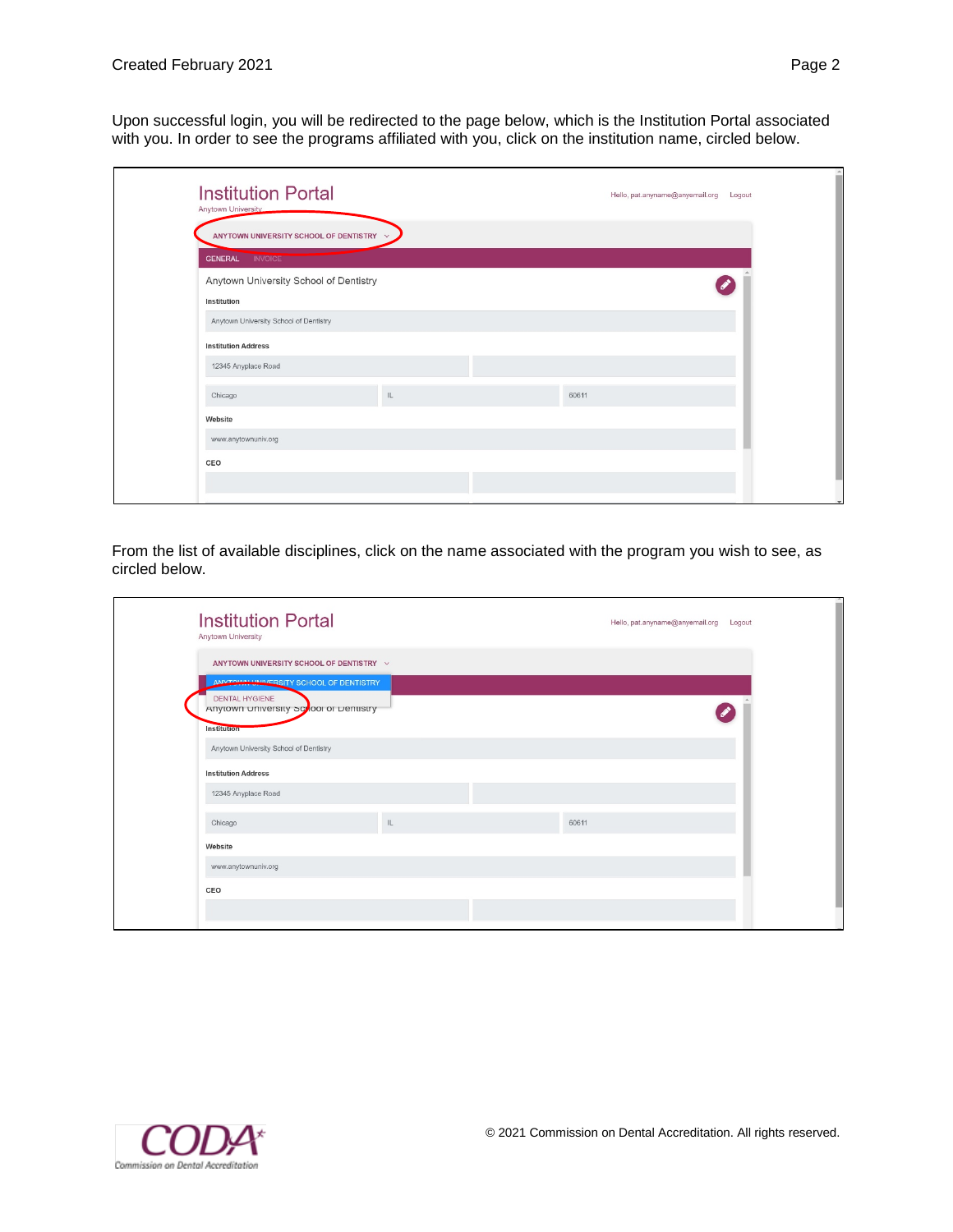After clicking on the desired discipline name, information for the program displays. Use the scroll bar on the right to see additional information.

| <b>Institution Portal</b><br>Anytown University                      |               |       | Hello, pat.anyname@anyemail.org<br>Logout |
|----------------------------------------------------------------------|---------------|-------|-------------------------------------------|
| <b>DENTAL HYGIENE</b>                                                | $\checkmark$  |       |                                           |
| <b>GENERAL</b> APPLICATIONS COMMUNICATIONS                           |               |       |                                           |
| Anytown University School of Dentistry Dental Hygiene<br>Institution |               |       |                                           |
| Anytown University School of Dentistry                               |               |       |                                           |
| <b>Institution Address</b>                                           |               |       |                                           |
| 12345 Anyplace Road                                                  |               |       |                                           |
| Chicago                                                              | $\mathsf{IL}$ | 60611 |                                           |
| Website                                                              |               |       |                                           |
| www.anytownuniv.org                                                  |               |       |                                           |
| CAO                                                                  |               |       |                                           |
|                                                                      |               |       |                                           |

In order to access the area for document submissions, click on the "APPLICATIONS" tab in the maroon toolbar, circled below.

| <b>Institution Portal</b><br>Anytown University                                  |        | Hello, pat.anyname@anyemail.org | Logout |
|----------------------------------------------------------------------------------|--------|---------------------------------|--------|
| <b>DENTAL HYGIENE</b><br><b>APPLICATIONS</b><br><b>GENERAL</b><br>COMMUNICATIONS | $\vee$ |                                 |        |
| Anytown University School of Dentistry Dental Hygiene<br>Institution             |        |                                 |        |
| Anytown University School of Dentistry                                           |        |                                 |        |
| <b>Institution Address</b>                                                       |        |                                 |        |
| 12345 Anyplace Road                                                              |        |                                 |        |
| Chicago                                                                          | IL     | 60611                           |        |
| Website                                                                          |        |                                 |        |
| www.anytownuniv.org                                                              |        |                                 |        |
| CAO                                                                              |        |                                 |        |
|                                                                                  |        |                                 |        |

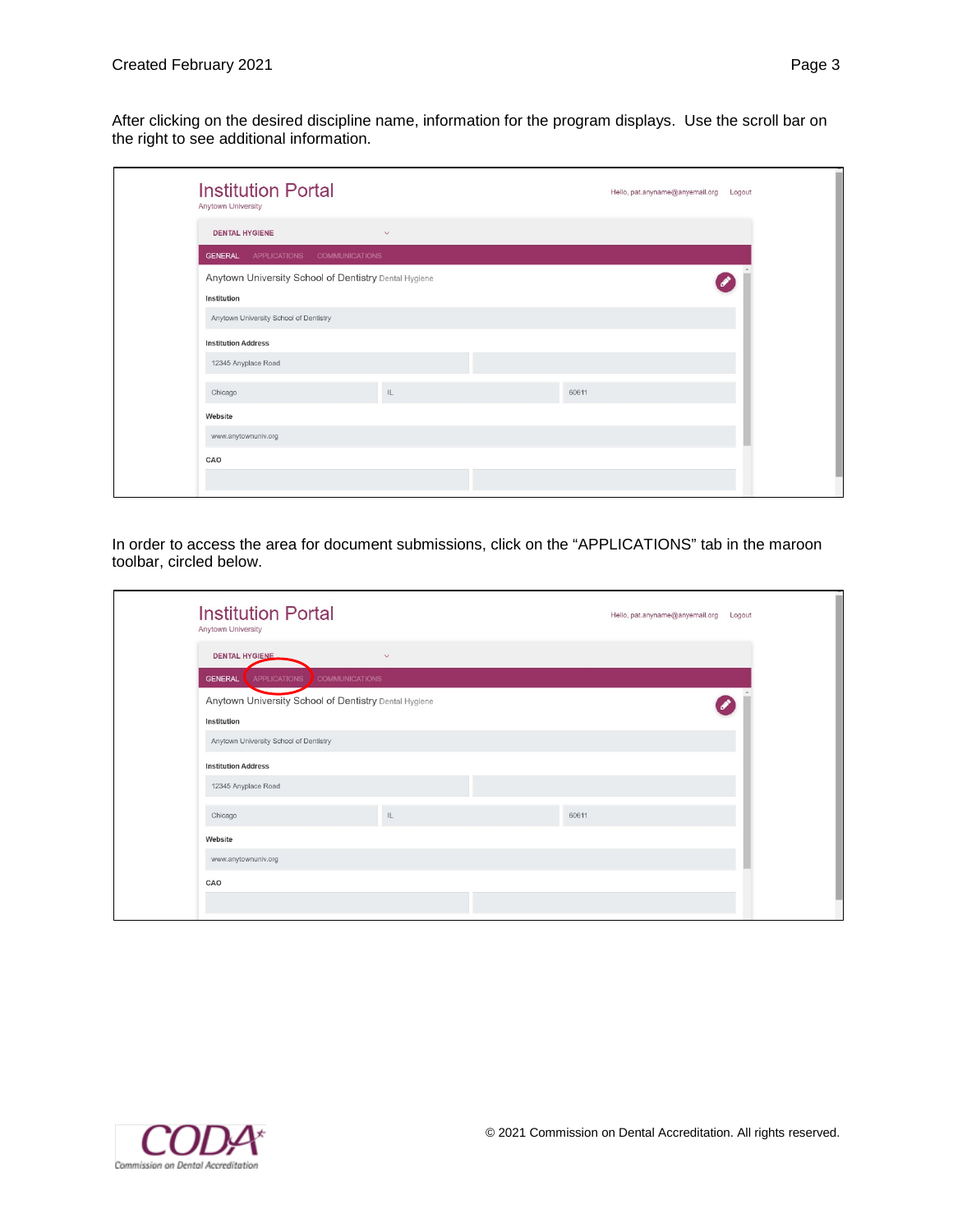For a program seeking accreditation, the user can simply click on the "Apply for Accreditation" button.

| Anytown University    | <b>Institution Portal</b> |                       |                                |  |
|-----------------------|---------------------------|-----------------------|--------------------------------|--|
| <b>DENTAL HYGIENE</b> |                           | $\checkmark$          |                                |  |
| <b>GENERAL</b>        | <b>APPLICATIONS</b>       | <b>COMMUNICATIONS</b> |                                |  |
|                       |                           |                       | <b>Apply for Accreditation</b> |  |
|                       |                           |                       |                                |  |
|                       |                           |                       |                                |  |
|                       |                           |                       |                                |  |
|                       |                           |                       |                                |  |
|                       |                           |                       |                                |  |
|                       |                           |                       |                                |  |
|                       |                           |                       |                                |  |

On the first page, click on the "Continue Application" button.

| Application<br>Confirmation<br>Payment<br>Application<br>Dental Hygiene<br>Please complete the form to the best of your abilities. You can save the form and return<br>at a later time. Once complete, you will be able to submit the form on the last page of<br>the study form. Please keep in mind that once the form is submitted, you will no<br>longer be able to edit the form. |  |
|----------------------------------------------------------------------------------------------------------------------------------------------------------------------------------------------------------------------------------------------------------------------------------------------------------------------------------------------------------------------------------------|--|
| <b>Continue Application</b><br>$-$ Back                                                                                                                                                                                                                                                                                                                                                |  |
|                                                                                                                                                                                                                                                                                                                                                                                        |  |
|                                                                                                                                                                                                                                                                                                                                                                                        |  |
|                                                                                                                                                                                                                                                                                                                                                                                        |  |
|                                                                                                                                                                                                                                                                                                                                                                                        |  |

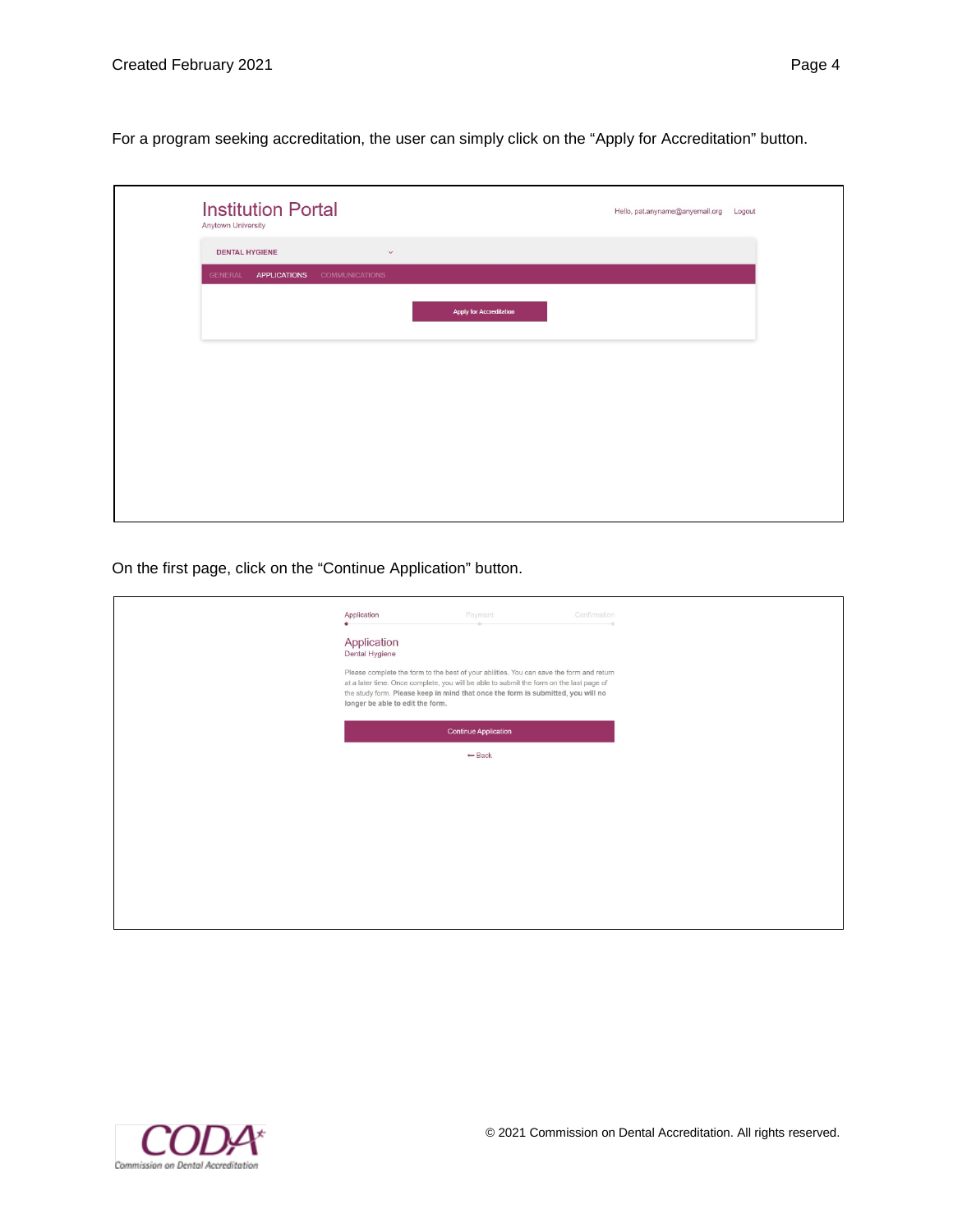On the document page, enter any explanatory text needed, then click on the "Choose Files" button to select documents to upload.

Please note: add the text *on-site* to the filename any on-site only document BEFORE uploading.

| Ξ | Application                                                                    | Payment                                                                                    | Confirmation |  |
|---|--------------------------------------------------------------------------------|--------------------------------------------------------------------------------------------|--------------|--|
|   | Dental Hygiene Self-Study 07.20 - SECTION 0<br>Dental Hygiene Self-Study 07.20 |                                                                                            |              |  |
|   |                                                                                | <sup>1.</sup> Upload Program Self-Study, Supporting Documents and Signed Verification Page |              |  |
|   | Application files 1 and 2                                                      |                                                                                            |              |  |
|   |                                                                                |                                                                                            |              |  |
|   | Choose Files No file chosen                                                    |                                                                                            |              |  |
|   | <b>Complete Application</b>                                                    |                                                                                            | Save         |  |
|   |                                                                                | $-$ Back                                                                                   |              |  |
|   |                                                                                |                                                                                            |              |  |
|   |                                                                                |                                                                                            |              |  |
|   |                                                                                |                                                                                            |              |  |
|   |                                                                                |                                                                                            |              |  |
|   |                                                                                |                                                                                            |              |  |

You must upload the application, verification page (the same document you emailed to CODA staff to initiate your request, and supporting application documents in accordance with CODA's Electronic [Submission Guidelines.](https://www.ada.org/en/coda/policies-and-guidelines/electronic-submission-guidelines)

The maximum file size allowed is **100MB**. We recommend, however, that you attempt to keep each file at 50MB or less, as the larger the file, the longer it will take for that file to upload, depending on your internet upload speeds, etc.

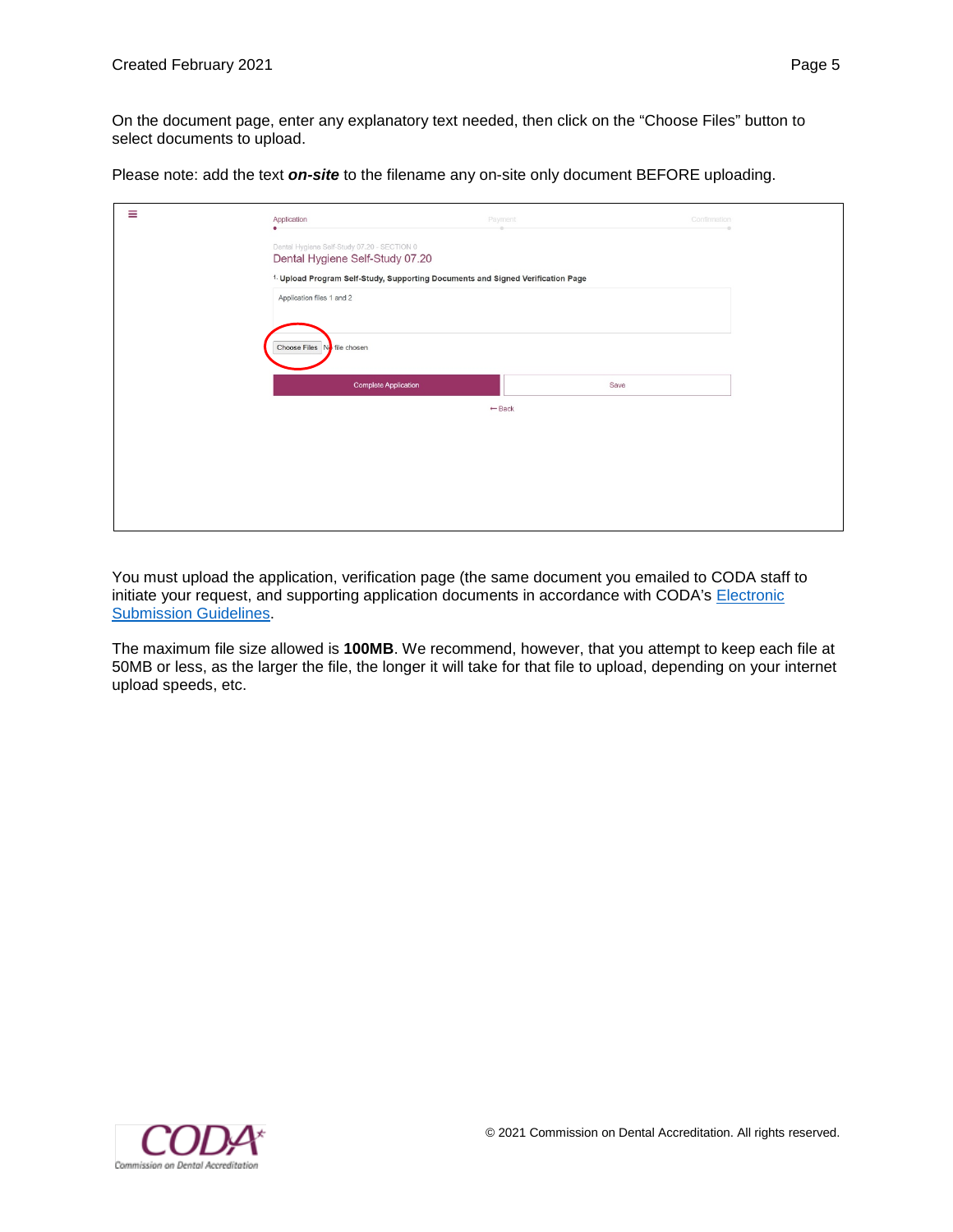You will then see that files have been uploaded. You will then need to click on the "Save" button, circled below, in order for the files to be committed to the system. Please ensure that all of your files have been uploaded. NOTE: you **must** enter explanatory text in the text box BEFORE pressing Save, or your files will not upload to the system.

| Ξ | Application                                                                                | Payment          | Confirmation |
|---|--------------------------------------------------------------------------------------------|------------------|--------------|
|   | Dental Hygiene Self-Study 07.20 - SECTION 0<br>Dental Hygiene Self-Study 07.20             |                  |              |
|   | <sup>1.</sup> Upload Program Self-Study, Supporting Documents and Signed Verification Page |                  |              |
|   | Application files 1 and 2                                                                  |                  |              |
|   | Choose Files 2 files                                                                       |                  |              |
|   | <b>Complete Application</b>                                                                | Save<br>$-$ Back |              |
|   |                                                                                            |                  |              |
|   |                                                                                            |                  |              |
|   |                                                                                            |                  |              |

After clicking "Save", you will then see the names of the files that have been uploaded. If you wish to upload more files, you can click on the "Choose Files" button to upload more files. Be sure to click "Save" in order for the uploads to be complete. When you are finished uploading files, click on the "Complete Application" button.

| Ξ | Application                                                                                                 | Payment                                                                                    | Confirmation |
|---|-------------------------------------------------------------------------------------------------------------|--------------------------------------------------------------------------------------------|--------------|
|   | Dental Hygiene Self-Study 07.20 - SECTION 0<br>Dental Hygiene Self-Study 07.20                              |                                                                                            |              |
|   |                                                                                                             | <sup>1.</sup> Upload Program Self-Study, Supporting Documents and Signed Verification Page |              |
|   | Application files 1 and 2                                                                                   |                                                                                            |              |
|   | Choose Files No file chosen<br><b>自 Application File 1.doc.docx</b><br><b>自 Application File 2.doc.docx</b> |                                                                                            |              |
|   | <b>Complete Application</b>                                                                                 | $-$ Back                                                                                   | $\vee$ Saved |
|   |                                                                                                             |                                                                                            |              |
|   |                                                                                                             |                                                                                            |              |